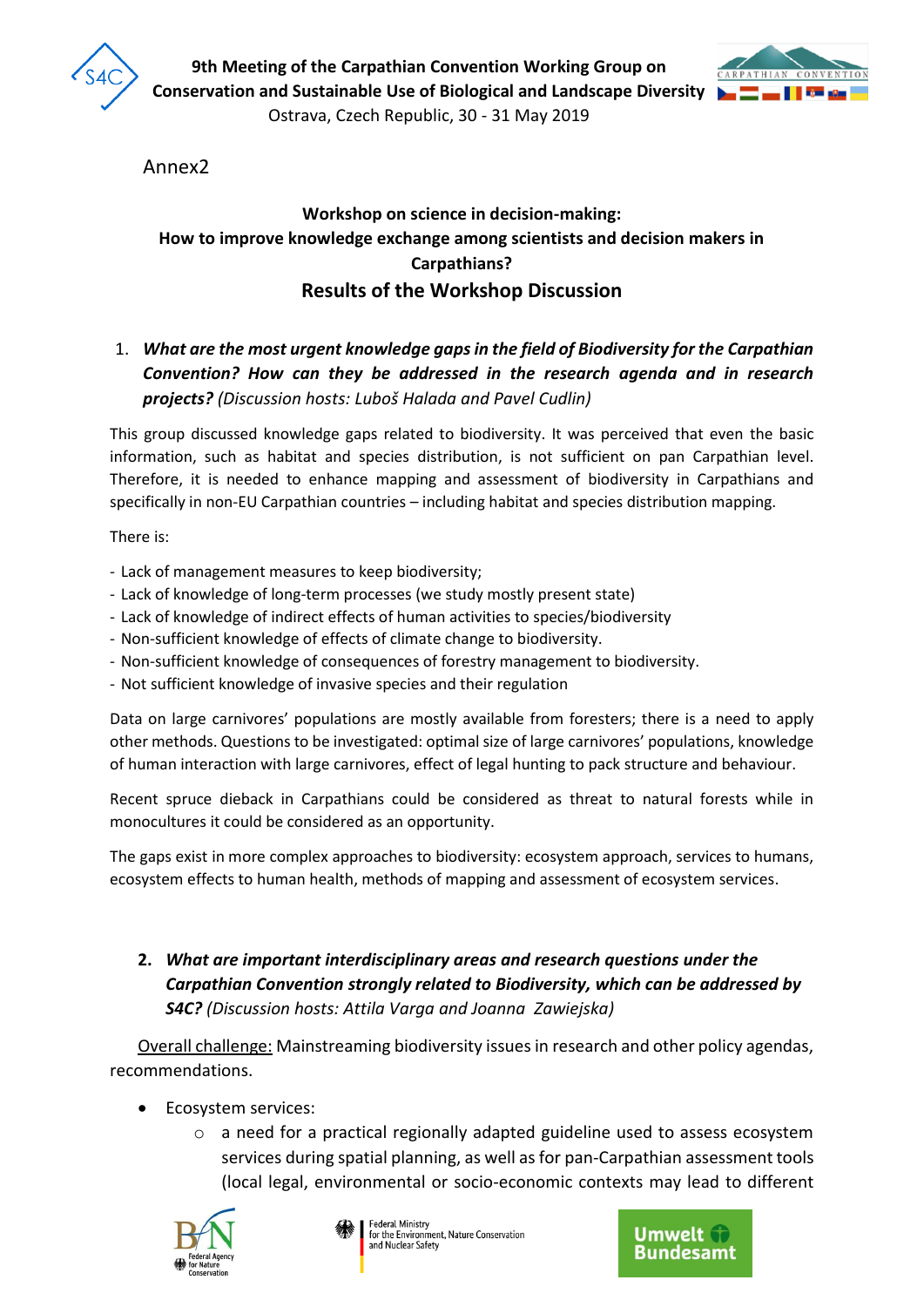



Ostrava, Czech Republic, 30 - 31 May 2019

## Annex2

results or management challenges e.g. within the same geographic region in two neighbouring countries).

- o data collection for spatial planning, landscape conservation
- o green infrastructure planning (increase ecosystem services)
- o identification of ecosystem services provided by natural areas
- o increase visibility of the ecosystem services for political and economic decision makers
- o biodiversity as service for tourism
- o regulation of fossil fuel usage
- Landscape management
	- o cultural traditions,
	- o interaction with religions
	- o river-basin management
	- o effects of transport, road networks on biodiversity
	- o effects of demographic changes
- Education:
	- o use citizen science approach as possible
	- o researchers need to train teachers instead of teach pupils directly
	- o involve main research findings, and protection approaches into school curricula (eg. large carnivores)
- 3. *What are concrete ways and opportunities for scientists to cooperate with WG on Biodiversity and CC Secretariat in order to support CC work in this field? (Discussion hosts:* Klaudia Kuras and Tamara Mitrofanenko)

There is a lack of communication between the S4C and the CC focal points and WGs, which should be addressed:

- S4C colleagues should be present at the WG meetings and CCIC
- Workshop format for discussion was found by participants to be useful and successful
- Focal Points are open to requests for interviews, etc.
- S4C should select a national S4C contact point, which would be one S4C representative, which could be in touch with the respective CC national focal points, so that they can inform each other about activities
- Secretariat can provide space for selected relevant research on the CC website
- Inviting focal points to the relevant scientific events on the national and regional level o Challenges of getting national FPs to the Forum Carpaticum

S4C could support inter-sectorial linkages of the CC, such as by integrating information on Biodiversity into other thematic WGs, such as agriculture, tourism, forestry, and vice-versa.